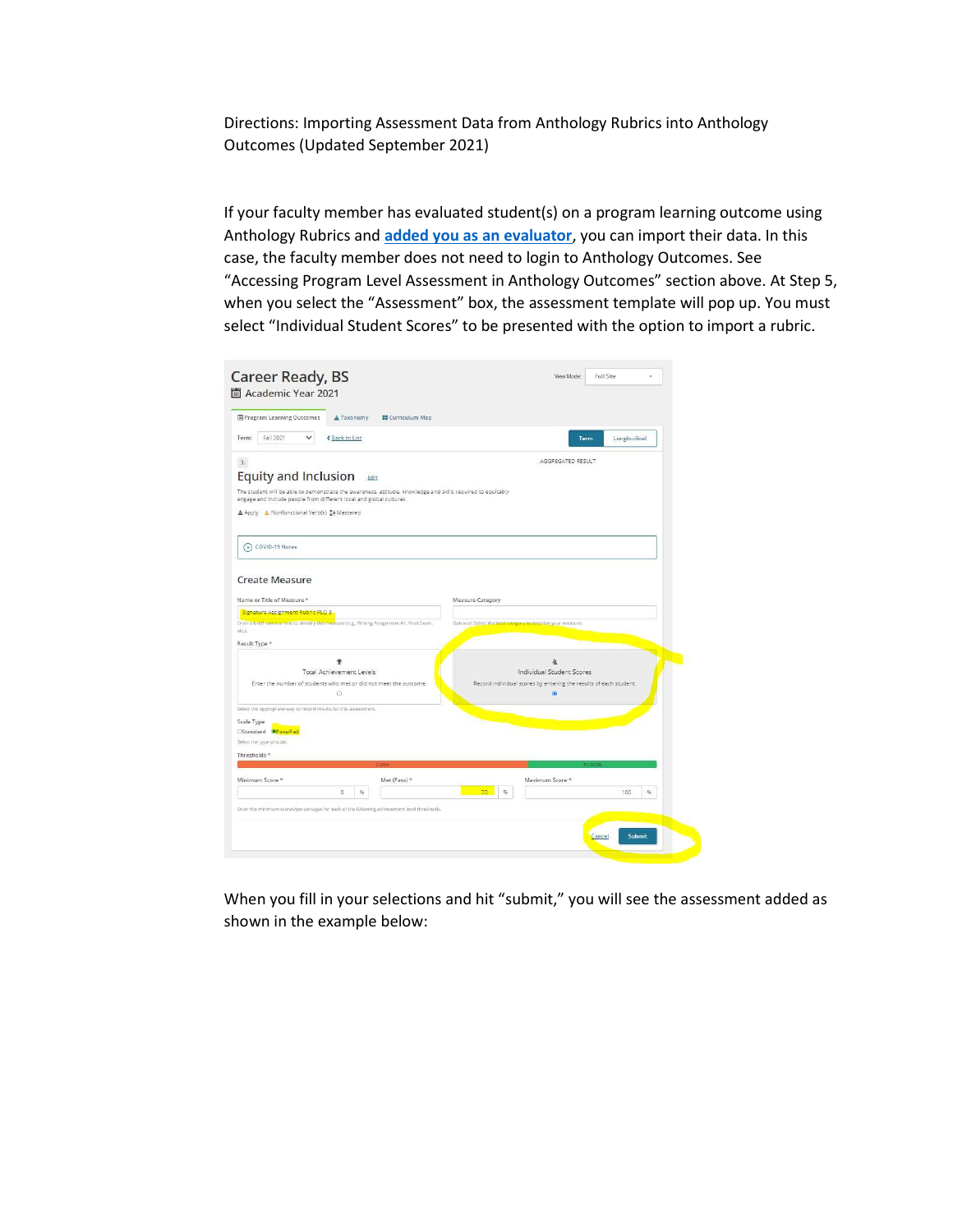| 3.<br><b>Equity and Inclusion</b><br>Edit<br>The student will be able to demonstrate the awareness, attitude, knowledge and skills required to equitably<br>engage and include people from different local and global cultures.<br>A Apply A Nonfunctional Verb(s) Sw Mastered | <b>EVALUATED RESULT</b><br>Signature<br>Assignment Rubric PLO 3 |                      |
|--------------------------------------------------------------------------------------------------------------------------------------------------------------------------------------------------------------------------------------------------------------------------------|-----------------------------------------------------------------|----------------------|
| COVID-19 Notes<br>$\sim$                                                                                                                                                                                                                                                       |                                                                 |                      |
| <b>Assessments</b>                                                                                                                                                                                                                                                             | Import Assessment                                               | Create Assessment    |
| Signature Assignment Rubric PLO 3 (Edit)<br>No Results                                                                                                                                                                                                                         | <b>Add Results</b>                                              | 市<br>$\mathcal{D}^0$ |

Click on "Add Results." From the pop-up box, choose "Anthology Rubrics Import."

|                                                                                 |                                                                                                                           |                                                                                           | v Mode:<br><b>Full Site</b> |
|---------------------------------------------------------------------------------|---------------------------------------------------------------------------------------------------------------------------|-------------------------------------------------------------------------------------------|-----------------------------|
| <b>Import from LMS</b><br>Browse and select assessment<br>results from your LMS | <b>Anthology Rubrics Import</b><br>Record individual student results<br>from assessments/assignments<br>scored in Rubrics | <b>Manual Entry</b><br>Manually add students (or import a<br>roster) and add their scores |                             |
|                                                                                 |                                                                                                                           |                                                                                           | Longitudina<br>Term         |

You will now see all the Rubrics that have been shared with you by your faculty – as well as any you personally created. Choose the one you want to import from the list, by selecting the corresponding radio button. You can scroll down, using the scroll bar, if your list is long.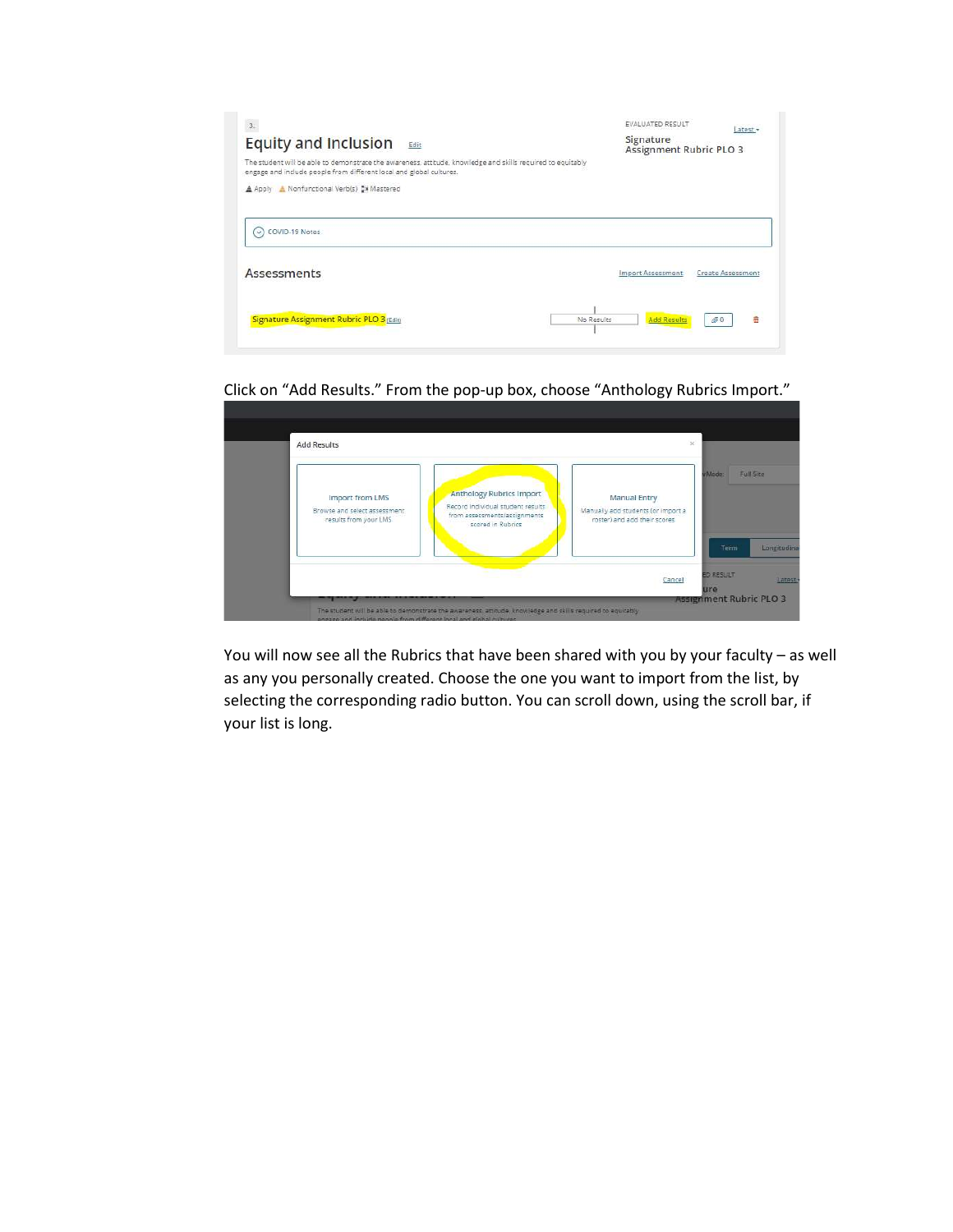| Type                                                                   | Filter by Creation Term            |
|------------------------------------------------------------------------|------------------------------------|
| Assessments<br>$\checkmark$                                            | $\checkmark$                       |
| O Learning Outcomes 5: Professionalism, Ethics, and Values (6 Entries) |                                    |
| O Peer Teaching Evaluation Form (1 Entries)                            |                                    |
| C 2020SP CHEM 101 PLO1 (0 Entries)                                     |                                    |
| O Creative Thinking (0 Entries)                                        |                                    |
| O Peer Teaching Evaluation Form (0 Entries)                            |                                    |
| O 2021SP CR 101 PLO3 (1 Entries)                                       |                                    |
| O 2021SP CR 101 PLO3 (1 Entries)                                       |                                    |
| O 2021SP CR 101 PLO3 (1 Entries)                                       |                                    |
|                                                                        |                                    |
|                                                                        | <b>Select Dimensions</b><br>Cancel |

Click or unclick the dimensions you wish to pull data from. If you are uncertain, this might be all of them. However, if the rubric covers multiple learning outcomes or only parts of it relate to the learning outcome, you would only choose those items.

| <b>Z</b> Explanation of issues                                               |               |
|------------------------------------------------------------------------------|---------------|
| Evidence                                                                     |               |
| Selecting and using information to investigate a point of view or conclusion |               |
| nfluence of context and assumptions                                          |               |
| V Student's position (perspective, thesis/hypothesis)                        |               |
| Conclusions and related outcomes (implications and consequences)             |               |
| 5 of 5 Dimensions Selected                                                   | <b>Update</b> |

You will now see the data has been entered. You can add any comments you wish, and hit submit at the bottom to complete the import.